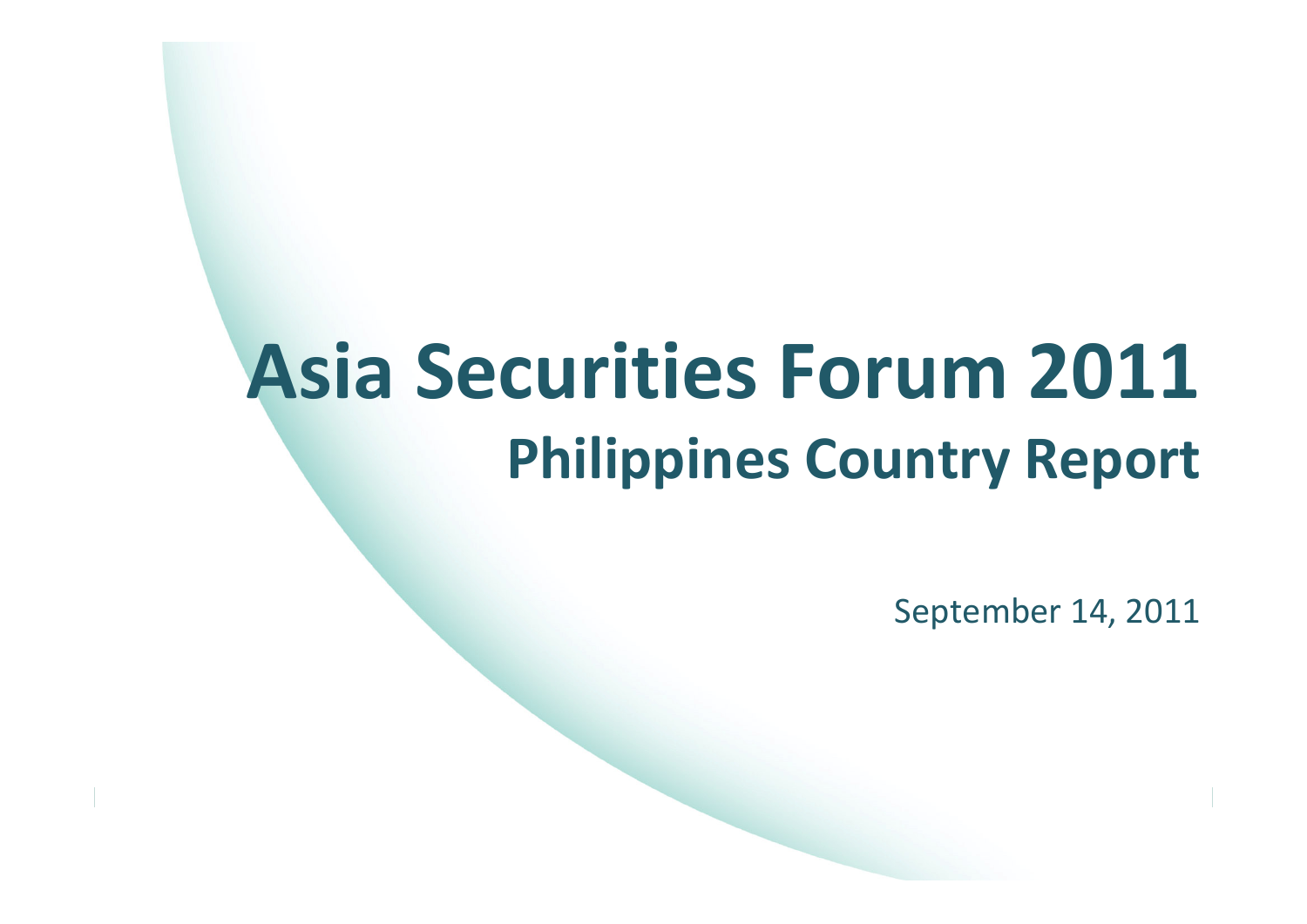### **Outline of the Presentation**

Philippine Economic Environment

Stock Market Highlights

Prospects of the Securities Industry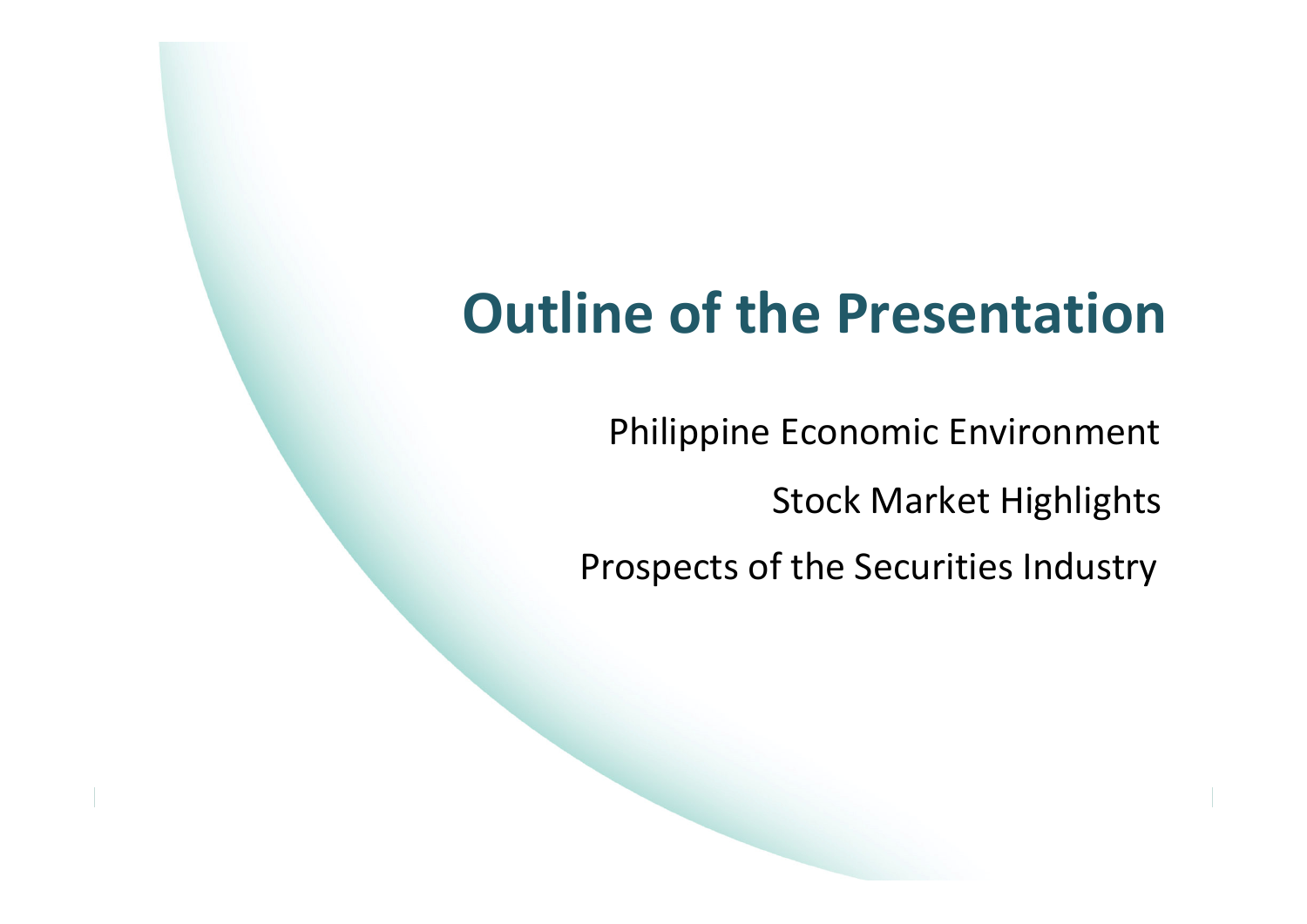## **Philippine Economic Environment**



*Source:* National Statistical Coordination Board ([www.nscb.gov.ph](http://www.nscb.gov.ph/), National Statistics Office ([www.census.gov.ph](http://www.census.gov.ph/)), Bangko Sentral ng Pilipinas ([www.bsp.gov.ph](http://www.bsp.gov.ph/)), Department of Budget and Management (www.dbm.gov.ph)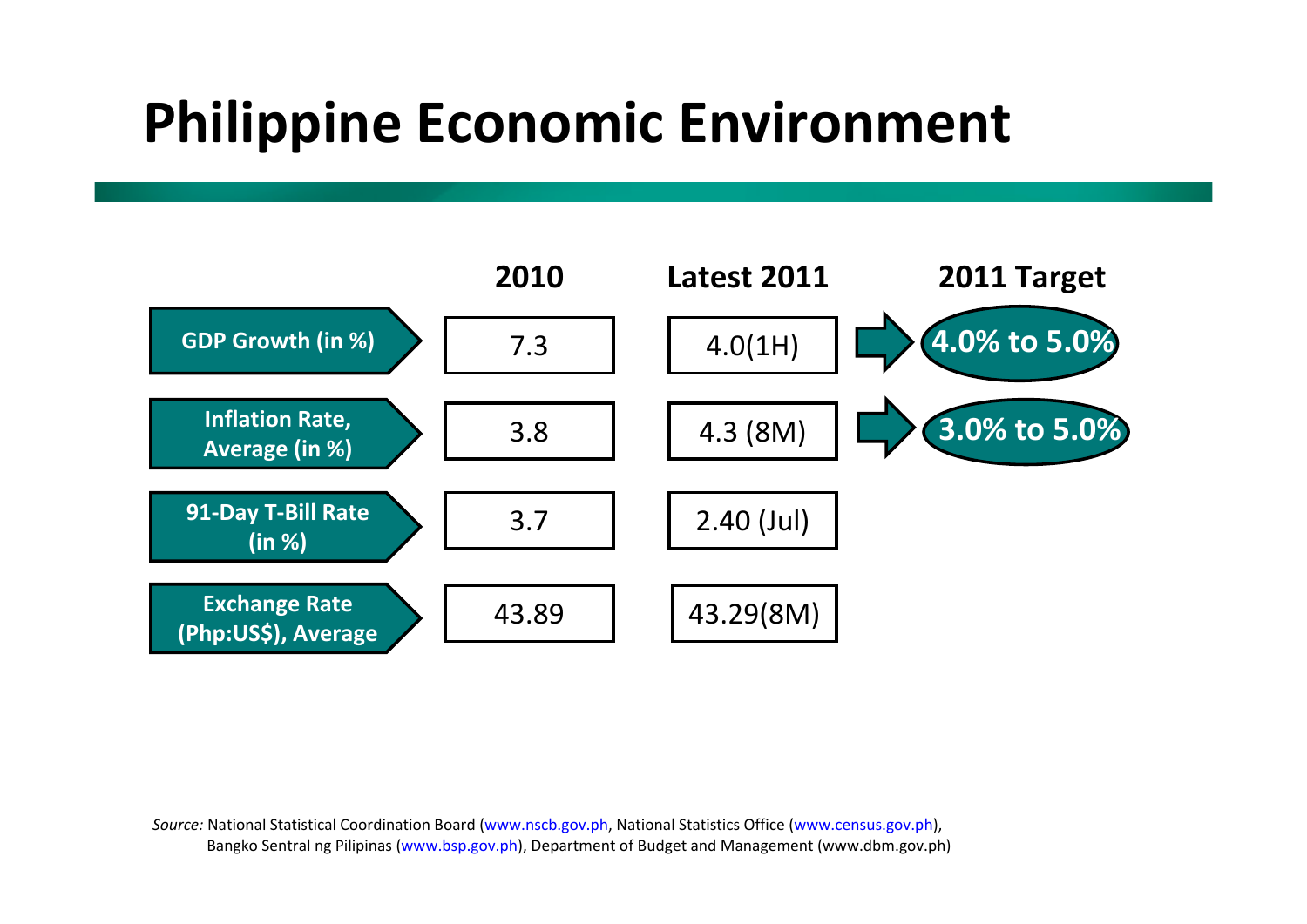

*\*as of September 14, 2011*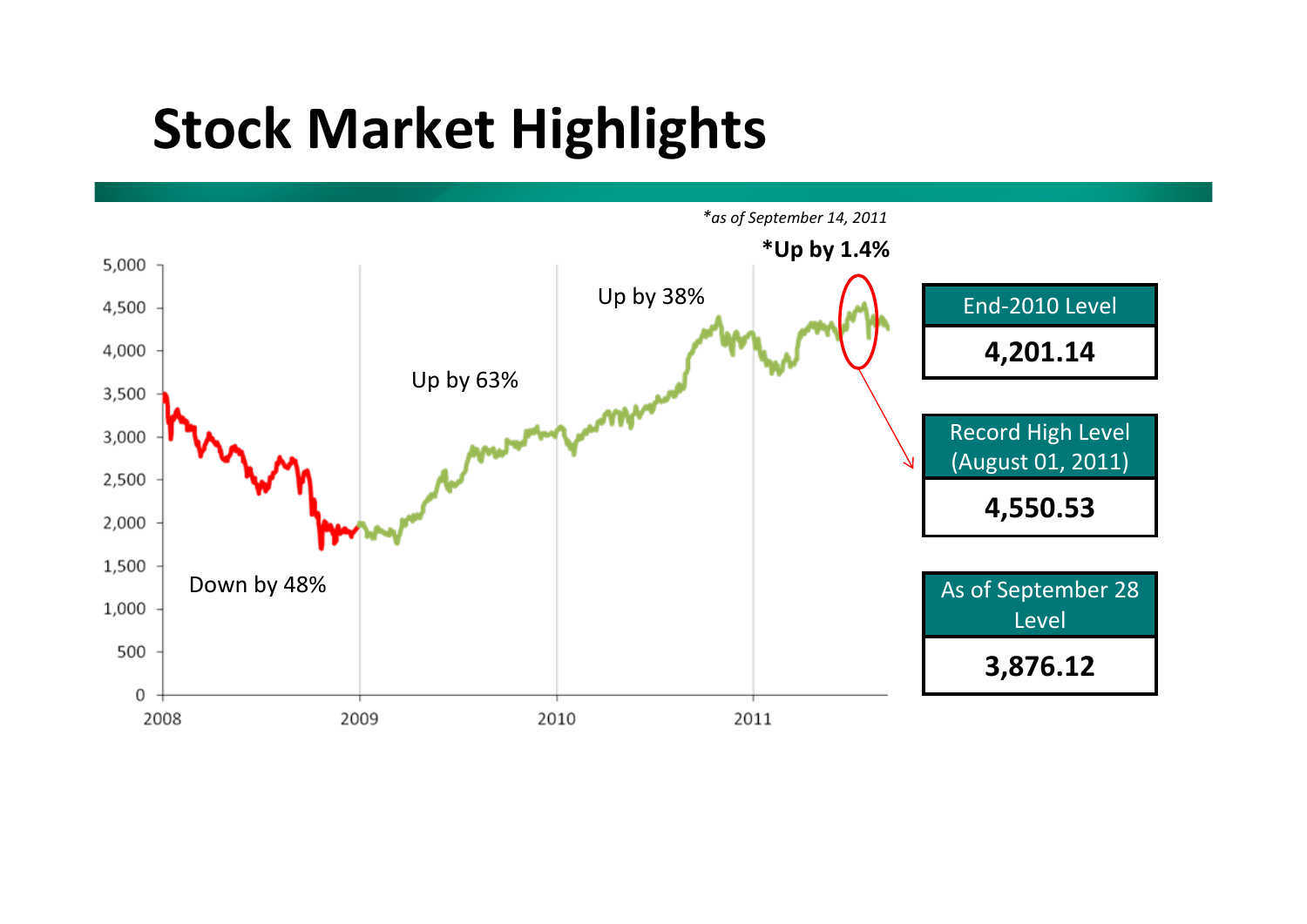#### **Total Market Capitalization (in Php billion)**



#### **Domestic Market Capitalization (in Php billion)**





#### **Domestic MCAP to GDP Ratio**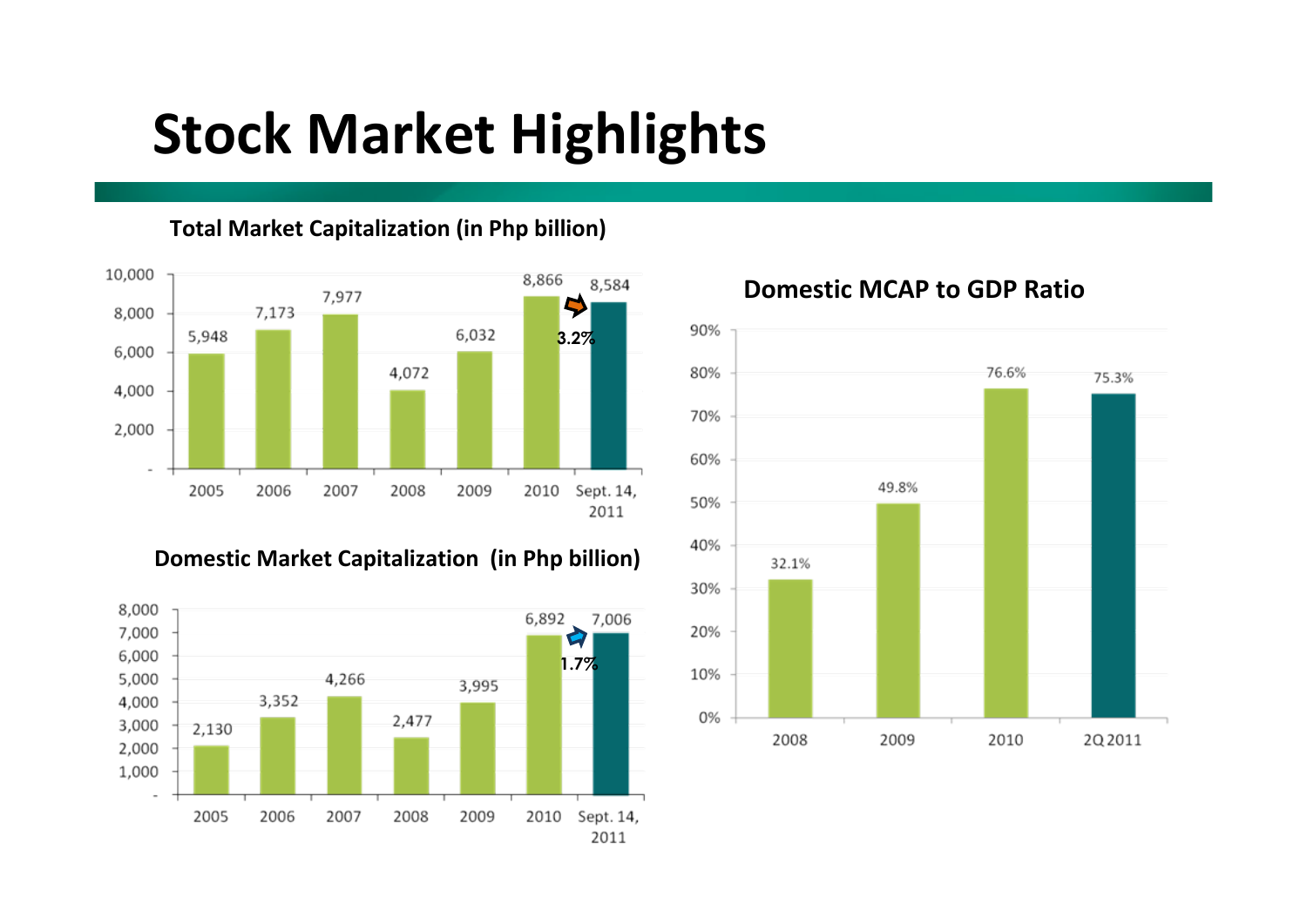#### **Net Foreign Transactions (in Php billion) Foreign Activity Ratio**



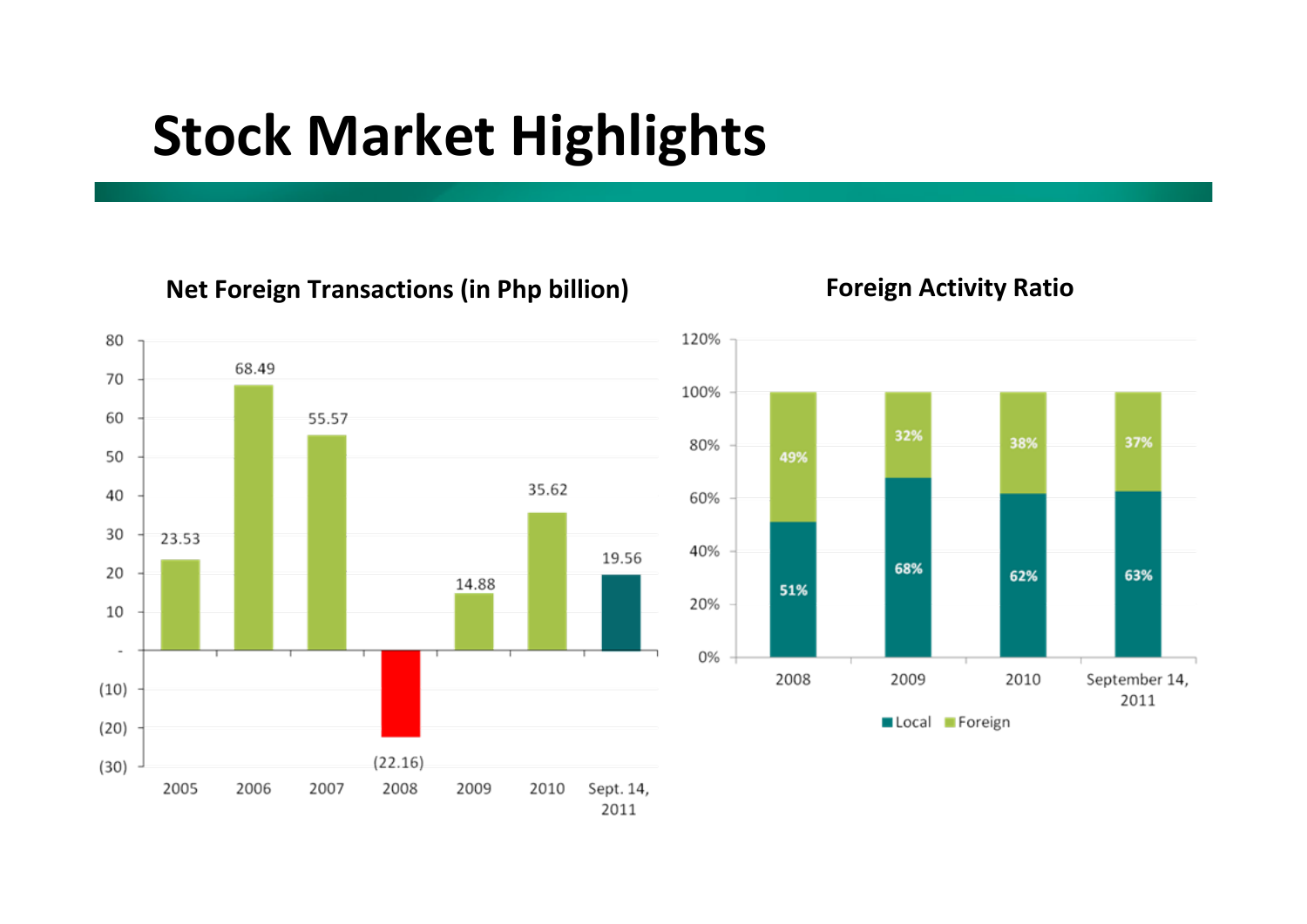

**Capital Raised (in Php billion)**



#### **% Share to Capital Raised (as of 14 September 2011)**

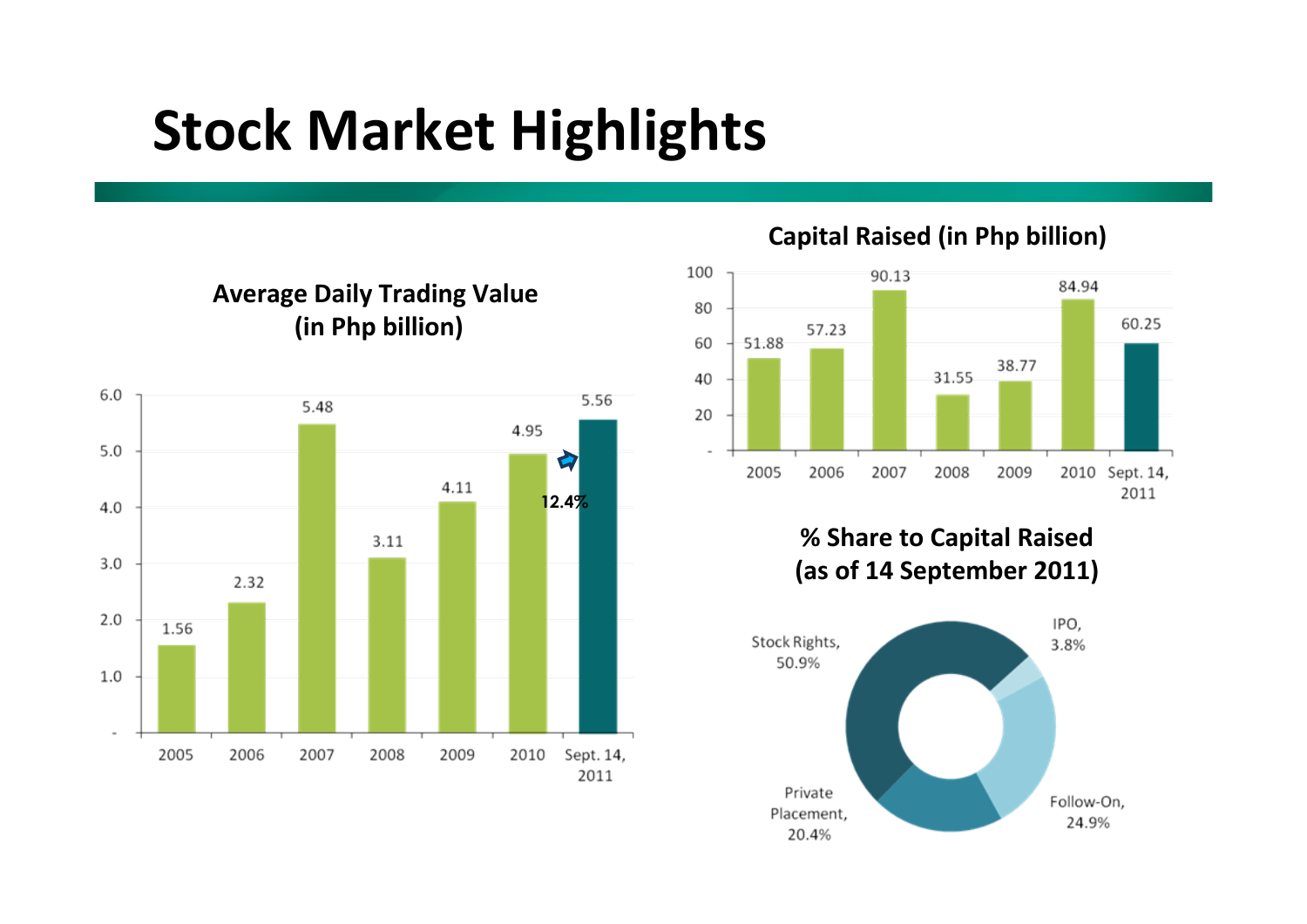### **Challenges to Growth**

### **Lack of Liquidity**

- •Cash equity focus
- •Untapped investor base
- •Limited roster of listed companies

### **Corporate Governance**

•Lingering negative perception of the country

•Need to further boost confidence, not only in the PSE but also the whole country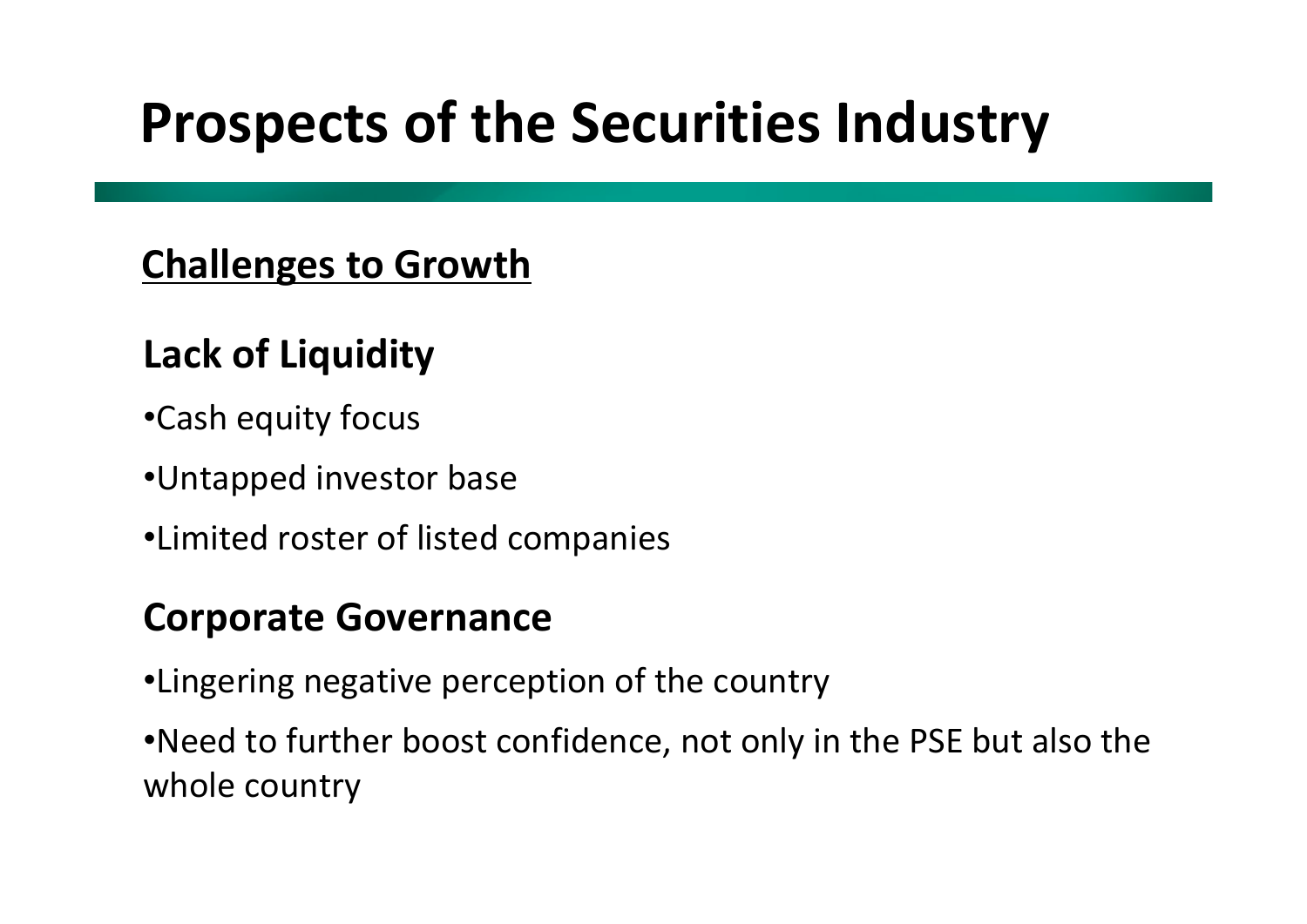### **PSE's Strategic Agenda**

- **L** ist more companies and securities
- **E** xpand and educate the investor base
- **V** alue and enforce corporate governance standards
- **E** nhance shareholder value
- **L** aunch new products and services
- **U** pgrade market infrastructure and human resources
- **P**artner with government and other stakeholders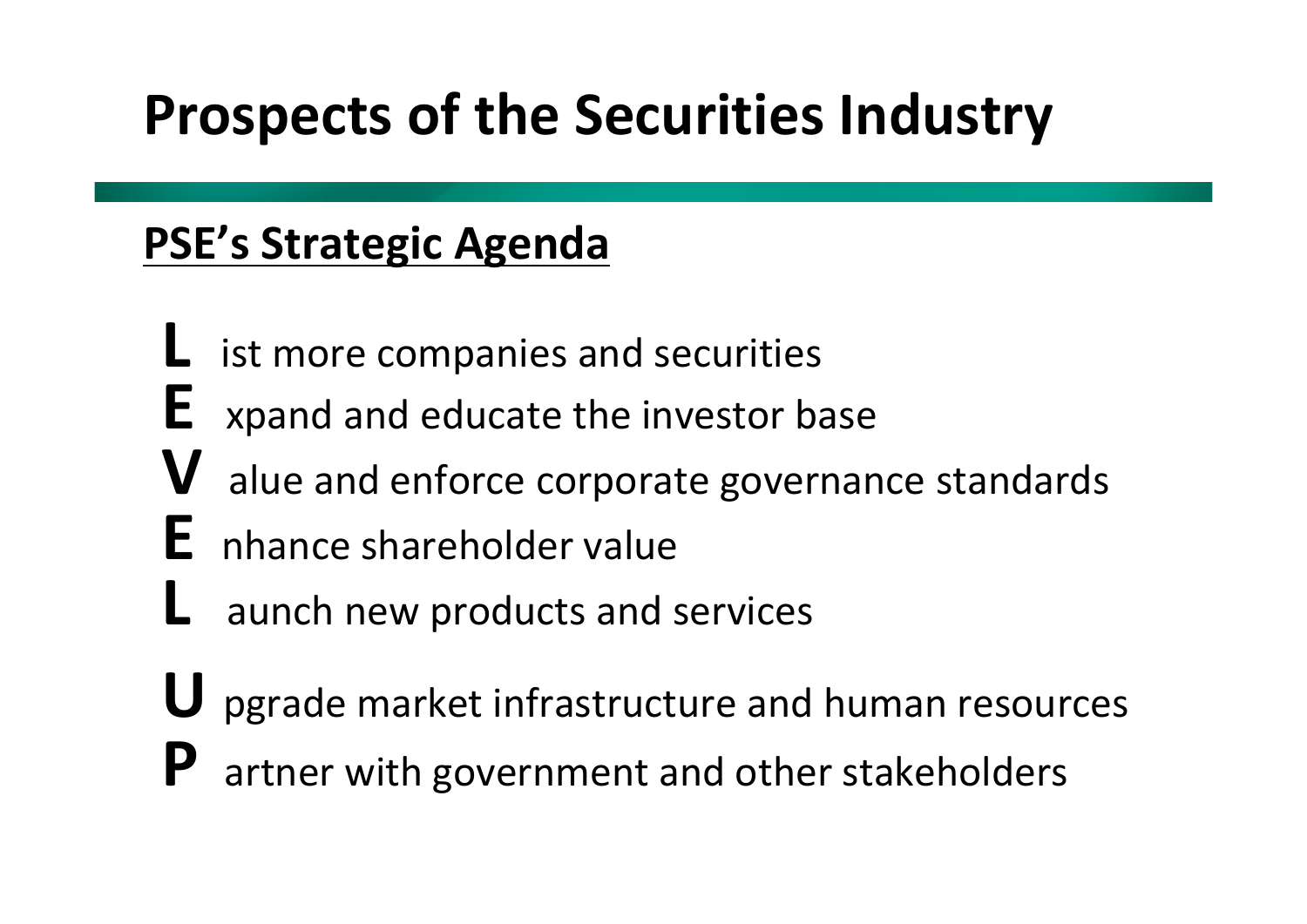### **Increasing Liquidity**

- **Extended Trading Hours**
- ‐ To be implemented in October 2011
- **PSE INVEST! (Integrated Viral Education Strategy)**
- ‐ launches the PSE Foundation Market Education website, which will feature internet‐based investor education programs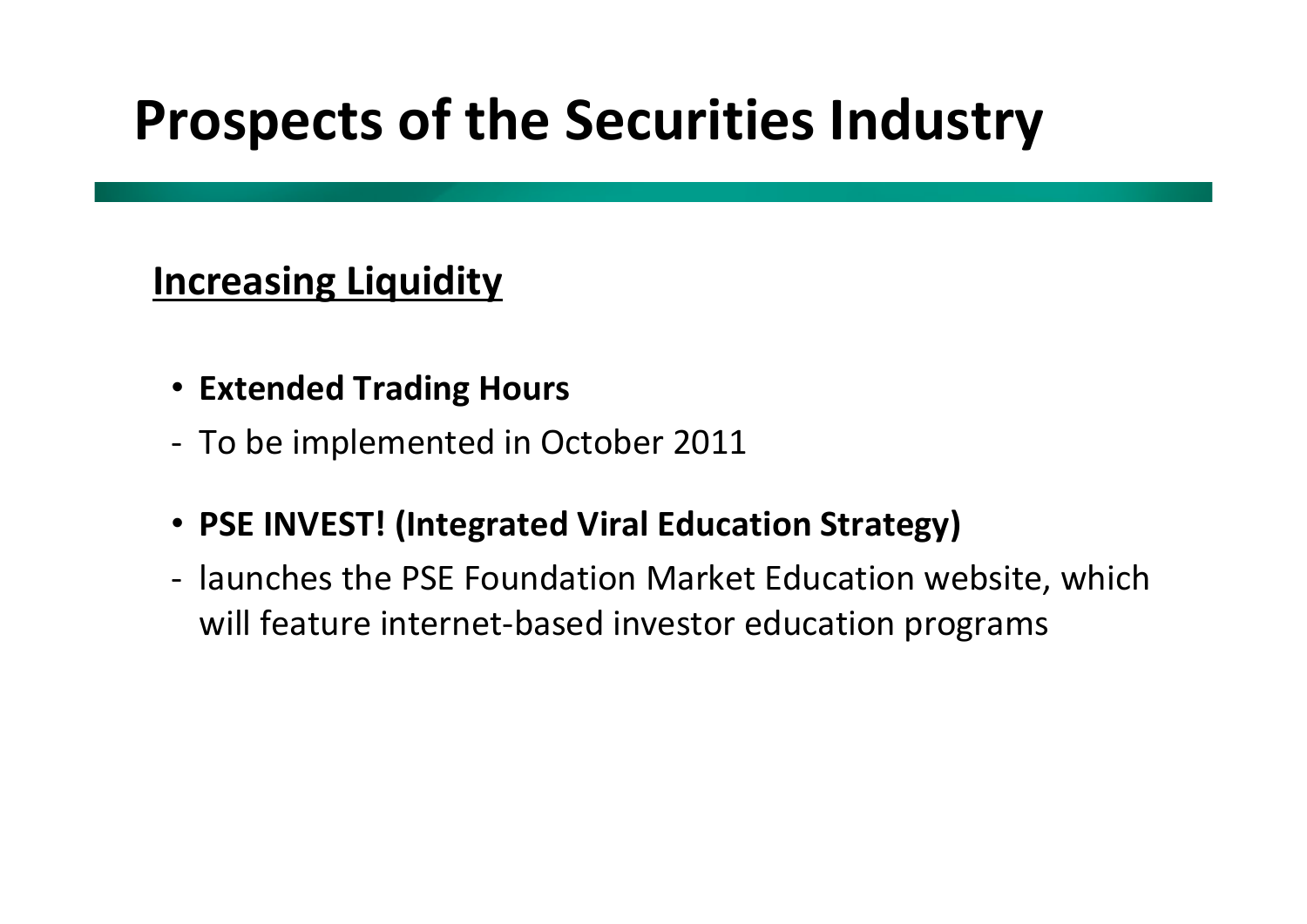### **Increasing Liquidity**

- $\bullet$  **Rule Amendments**
	- Revised Rules on Listing by Way of Introduction
	- Reinstatement of Minimum 10% Public Float Rule
	- ‐ Relaxed listing requirements for oil and renewable energy firms
- **Structural Change**
	- Change in index management policy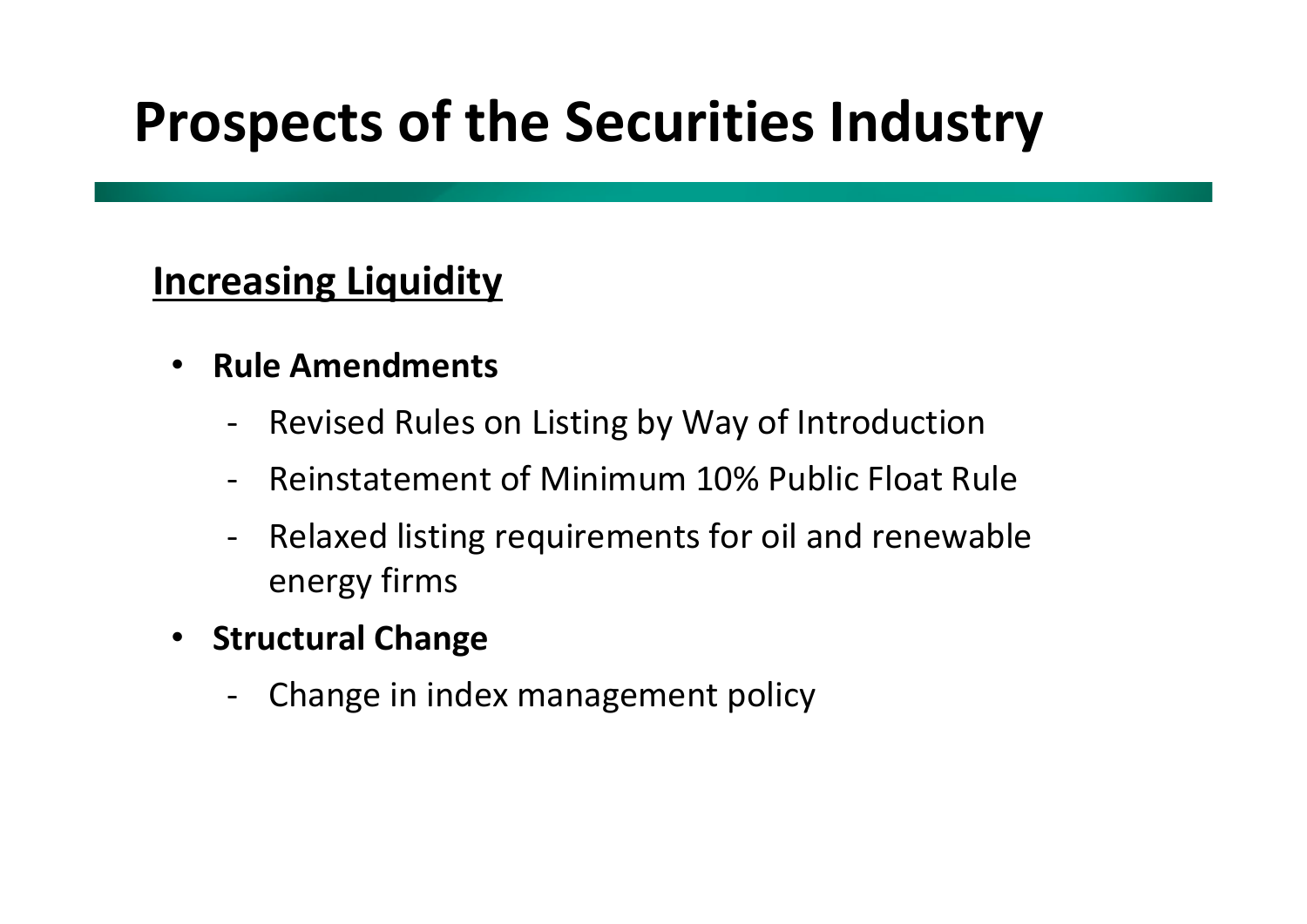### **Increasing Liquidity**



- **ASEAN Trading Linkage Project**
	- ‐ Allows cross‐border trading
	- ‐Participated by PSE, SGX, BM, SET, IDX, HSX, and Hanoi SE
- **ASEAN Exchanges website launched on April 08, 2011**
	- ‐[www.aseanexchanges.org](http://www.aseanexchanges.org/)
	- $\overline{\phantom{a}}$  Features ASEAN Stars and other ASEAN‐centric products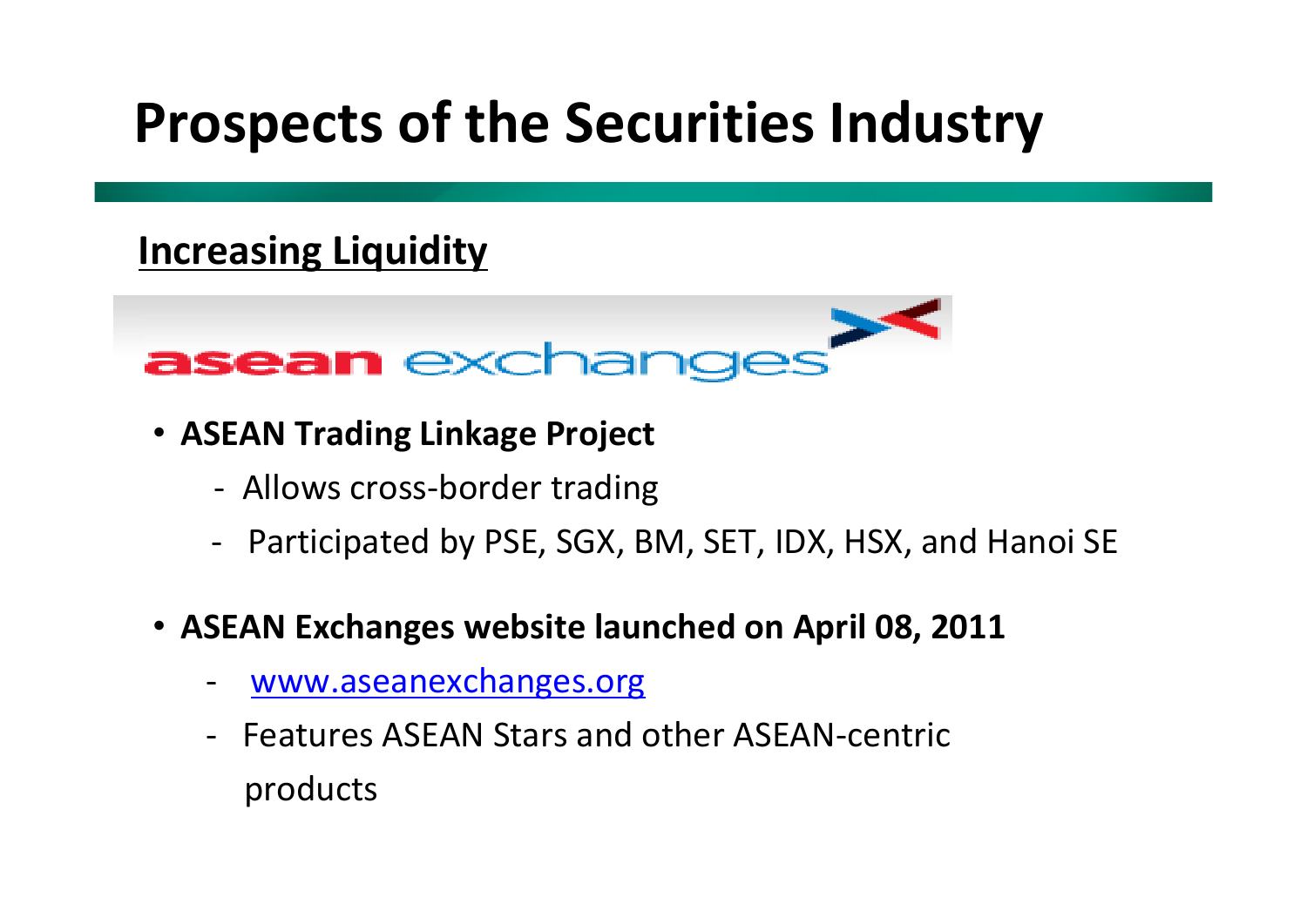### **Corporate Governance Improvement Plan**

- $\bullet$ **Spin‐off of Market Regulation**
- • **EXTURE, the Exchange's new surveillance system**
	- $\bullet$  Capital Markets Integrity Corporation (CMIC) signed MOA with KRX on May 3

#### $\bullet$ **Proposed Maharlika Board**

- $\bullet$  Creation of <sup>a</sup> separate listing segment for listed companies that voluntarily subscribe to higher standards of corporate governance
- Target launch in 4Q